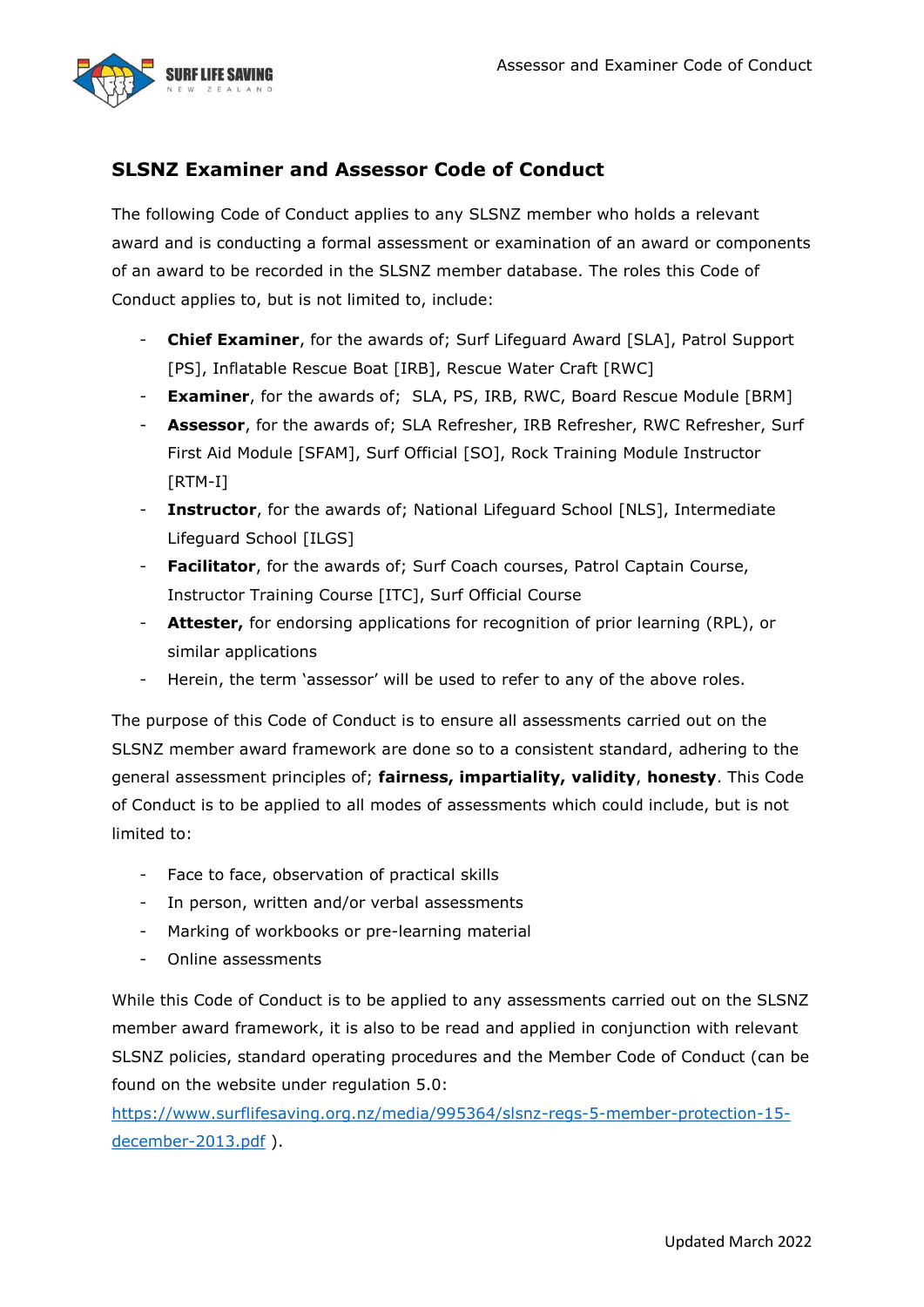

The following principles apply to all assessments conducted by and on behalf of SLSNZ. Any assessor conducting a formal assessment or examination of an award or components of an award are expected to adhere to these:

### **Fairness**

Assessors must:

- Treat everyone fairly and with respect
- Adhere to any assessment criteria as prescribed by SLSNZ
- Ensure assessment conditions are the same for all candidates and as prescribed in assessment guidelines

#### **Impartial**

Assessors must:

- Maintain neutrality; ensuring no bias is shown or given to any member, regardless of club or region affiliations.
- Ensure no discrimination on the basis of gender, ethnic group or disability occurs, or is implied
- carry out the role of assessor, unaffected by your personal beliefs
- support SLSNZ to provide robust and unbiased assessment for members
- respect the authority delegated to the assessor in charge of the specific assessment event
- Declare to the assessor in charge any conflicts of interest for any candidates whom you have a close relationship with

#### **Validity**

Assessors must:

- Remain up to date with latest assessment requirements by completing an annual refresher where relevant (Chief Examiner, Examiner, Instructor)
- Remain up to date by ensuring any reference materials, exam papers or assessment records are the latest version as supplied by SLSNZ.
- Carefully observe candidates throughout the assessment period and concentrate on the elements of performance being assessed

#### **Honesty**

Assessors must:

Only sign off assessments of candidates they have personally observed, and are authorised to assess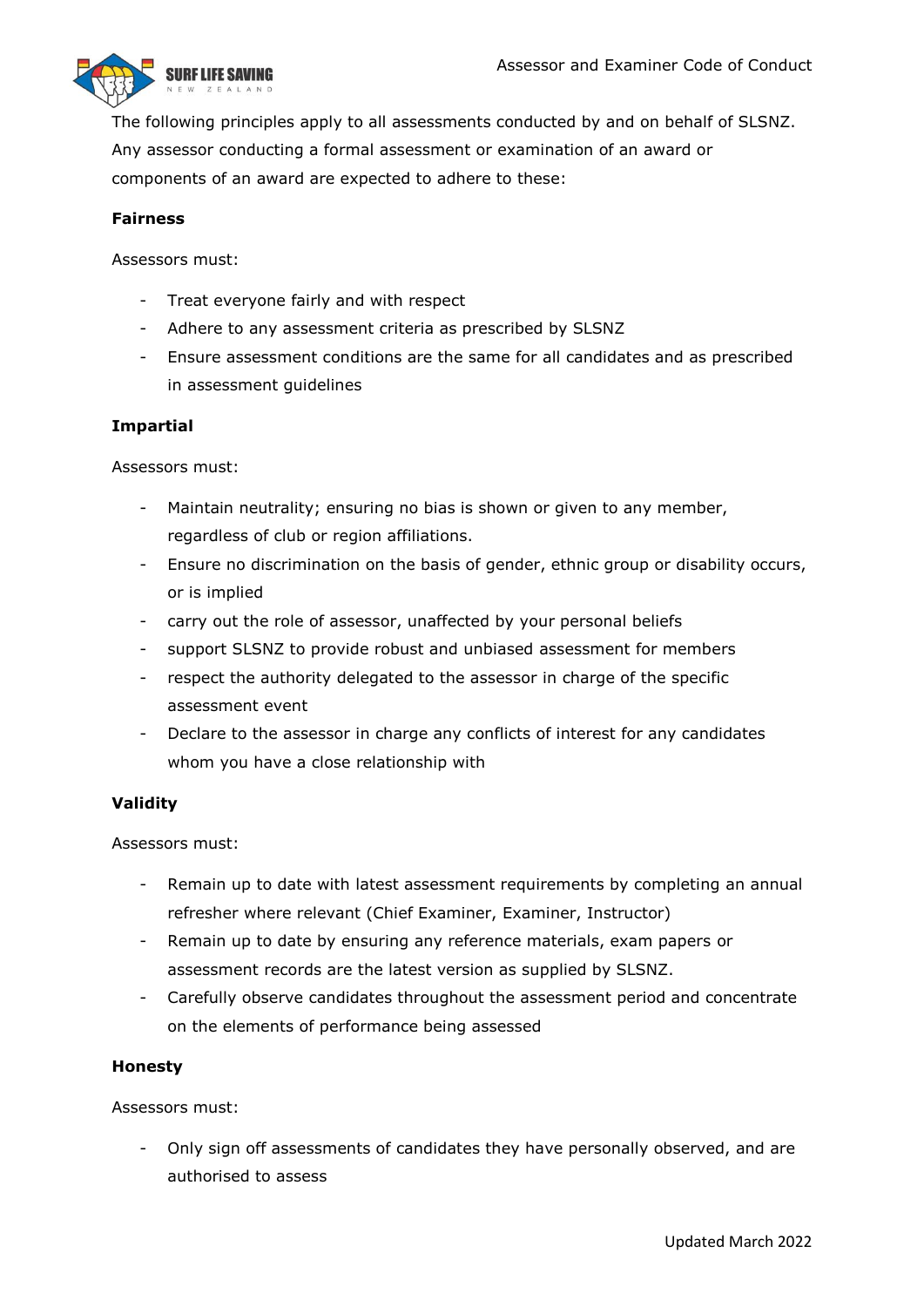

- Not allow or facilitate another person to sign off a candidates assessment when they are not authorised to do so
- Not share, give out, or allow someone else to use your login details for assessments which are being signed off online.
- Not sign yourself off for any assessment in any format

### **Breaches of the Code of Conduct**

This Code of Conduct outlines the standard protocol expected of any member undertaking any assessment for awards, courses, or components of awards on the SLSNZ Member Awards Framework.

Behaviour or actions that are considered to be in conflict with this code of conduct may result in sanctions applied to individuals in breach.

#### **Sanctions**

A consistent standard of assessment principles and protocol is necessary to maintain the integrity of the SLSNZ Awards Framework; to ensure members gaining awards have met the necessary standards and are able to carry out their duties safely. It is expected that everyone involved in assessments, including staff, club administrators, as well as all assessors as described at the top of this document will adhere to the general assessment principles of; fairness, impartiality, validity, honesty as described in this Code of Conduct.

In any case where there is a breach of this Code of Conduct, or any policies, documents or guidelines SLSNZ provides to support assessment of awards, courses, or components of awards SLSNZ may:

- Void any assessment or component of an assessment where the assessor has been in breach
- Require a reassessment or cross-check with an independent assessor of any assessments completed by the assessor in breach
- Revert the assessor to 'probationary' status for a period of time
- Require the assessor to undertake training to rectify the breached protocol
- Require the assessor to have future assessments counter-signed by an independent assessor for a period of time
- Revoke the accreditation of assessor for a period of time
- Remove the accreditation of an assessor permanently
- Any other sanction that is deemed appropriate relative to the nature of the breach